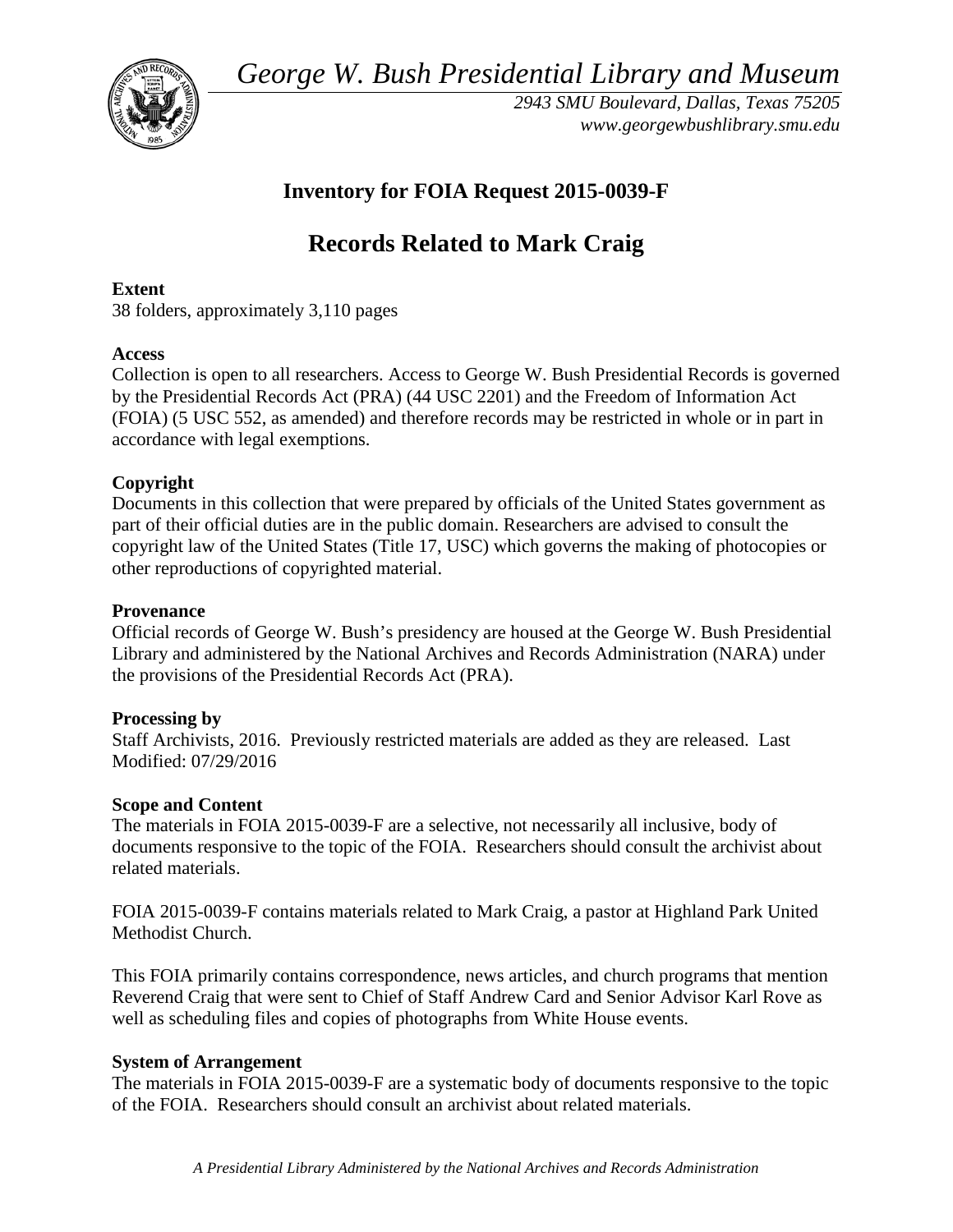Documents responsive to this FOIA were found in these collection areas—White House Office of Records Management Subject Files.

WHORM Subject and WHORM Alpha Files are processed at the document level.

The WHORM Alpha File was compiled by the White House Office of Records Management and is a series of documents arranged by name of persons, organizations, or events.

The WHORM Subject File compiled by the White House Office of Records Management is comprised of a series of documents assigned a letter/number combination and filed in a subject category. A complete listing of the subject categories including a detailed description of each category is available in our research room and on our website at <www.georgewbushlibrary.smu.edu>.

The following is a list of documents and folders processed in response to FOIA 2015-0039-F:

 description of the material is available in the finding aid for that office or category. Please note that a \* indicates that the collection is entirely processed and open. A more detailed

#### **Box 1**

#### **Records Management, White House Office of**

```
Subject Files – ED (Education)*
```
485119 - 486635

Subject Files - FG001-03 (Inaugurations)

650171

Subject Files - FG001-07 (Briefing Papers)

```
12/05/2001 [509251]
```

```
12/12/2002 [539590]
```

```
01/20/2005 [653112] [1]
```

```
01/20/2005 [653112] [2]
```

```
01/21/2005 [653114]
```
12/09/2005 [682862]

12/13/2008 [776529]

Subject Files - FG001-08 (Presidential Telephone Calls)

495155

Subject Files - FG006-03A (Chief of Staff, Office Files)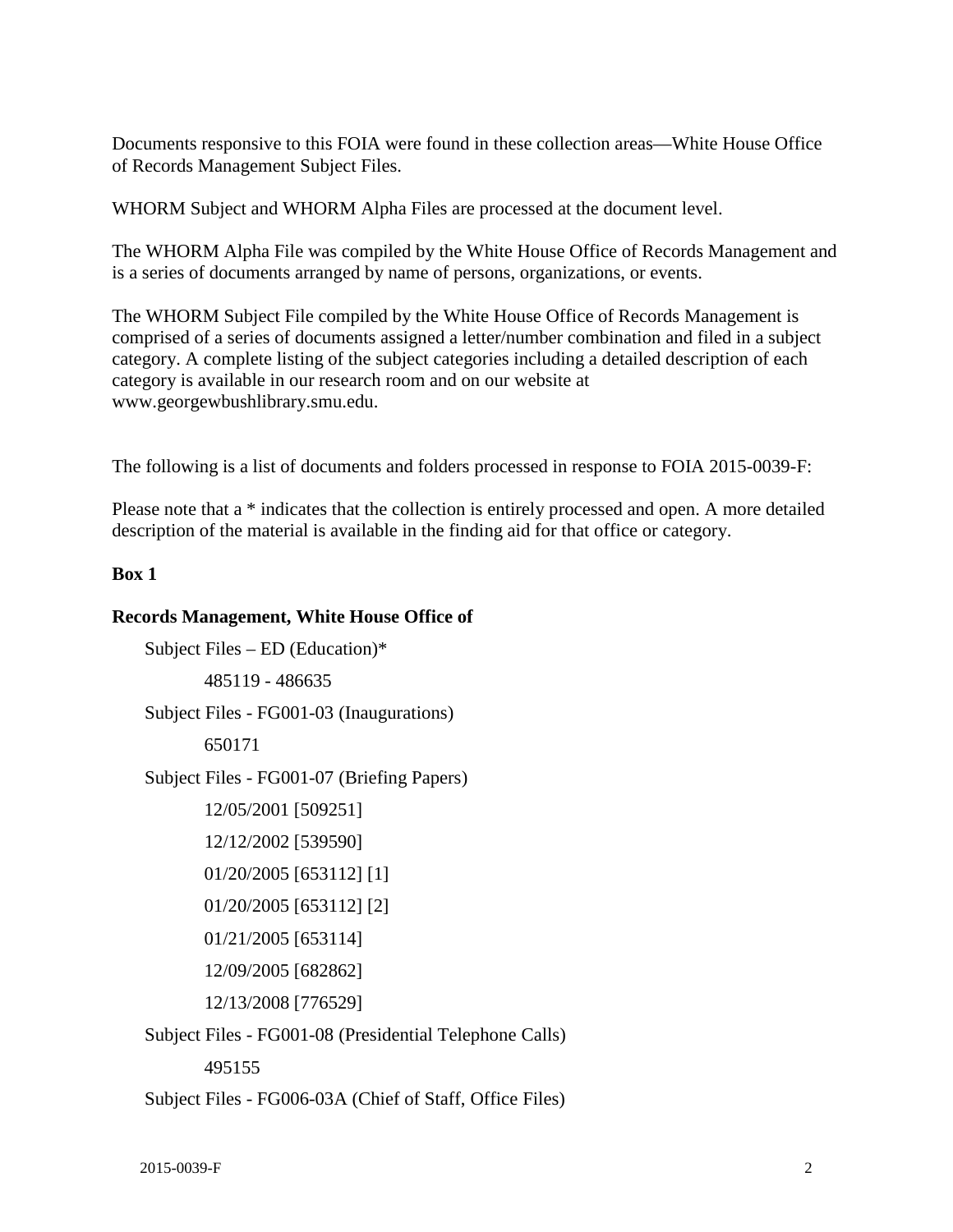554861

Subject Files - FG006-27 (Office of Senior Advisor - Karl Rove)

500713

#### **Box 2**

Subject Files - FG006-27 (Office of Senior Advisor - Karl Rove)

536140 [1] 536140 [2] 536140 [3] 549269 [1] 549269 [2] 604113 [1] 604113 [2] 613593 618997 [1] 618997 [2] 623535 [1] 623535 [2] 623573 [1] 623573 [2] Subject Files - GI002 (Gifts to the President) 546885

Subject Files - IV (Invitations)

450125 - 488501

Subject Files - ME (Messages)

445845 - 446514

Subject Files - ME001 (Messages Sent to Individuals)

519686 - 519742

524544

664775

#### **Box 3**

Subject Files - ME001 (Messages Sent to Individuals)